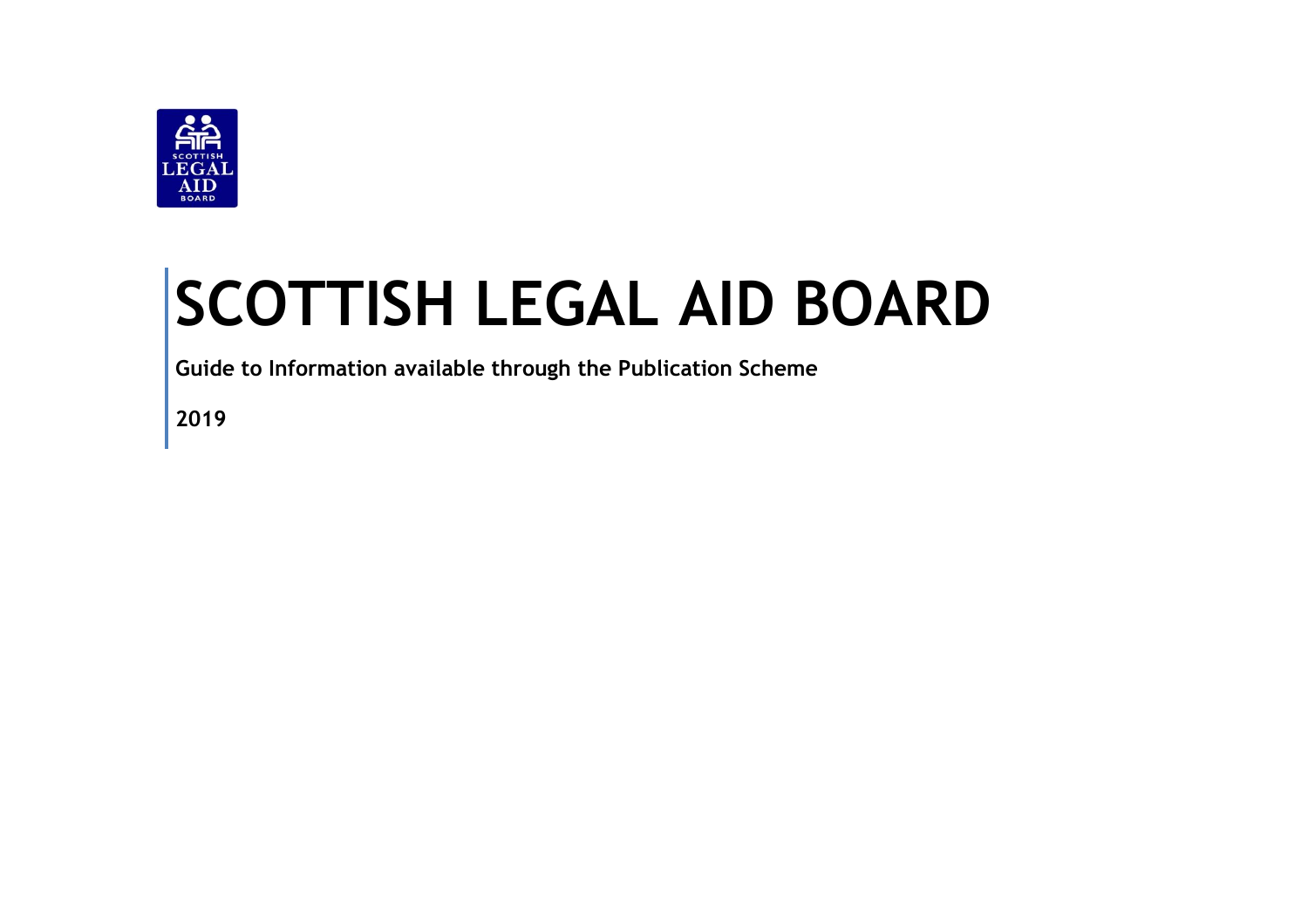The Freedom of Information (Scotland) Act 2002 (the Act) requires Scottish public authorities to produce and maintain a publication scheme. Authorities are under a legal obligation to:

- publish the classes of information that they make routinely available
- tell the public how to access the information and what it might cost.

The Scottish Legal Aid Board has adopted the **Model Publication Scheme 2015** produced by the Scottish Information Commissioner. It is approved until 31 May 2019. You can read more about the Scheme on the Commissioner's website at [www.itspublicknowledge.info/ScottishPublicAuthorities/PublicationSchemes](http://www.itspublicknowledge.info/ScottishPublicAuthorities/PublicationSchemes) or by contacting us at the address below.

The purpose of this Guide to Information is to:

- allow the public to see what information is available (and what is not available) in relation to each class,
- state what charges may be applied
- explain how to find the information easily
- provide contact details for enquiries and to get help with accessing the information
- explain how to request information we hold that has not been published.

### **Availability and formats**

The information we publish through the model scheme is, wherever possible, available on our website. We offer alternative arrangements for people who do not want to, or cannot, access the information online or by inspection at our premises. For example, we can usually arrange to send information to you in paper copy (although there may be a charge for this).

### **Exempt information**

We will publish the information we hold that falls within the classes of information below. If a document contains information that is exempt under Scotland's freedom of information laws (for example sensitive personal information or a trade secret), we may decide not to publish or will remove or redact the information before publication and explain why.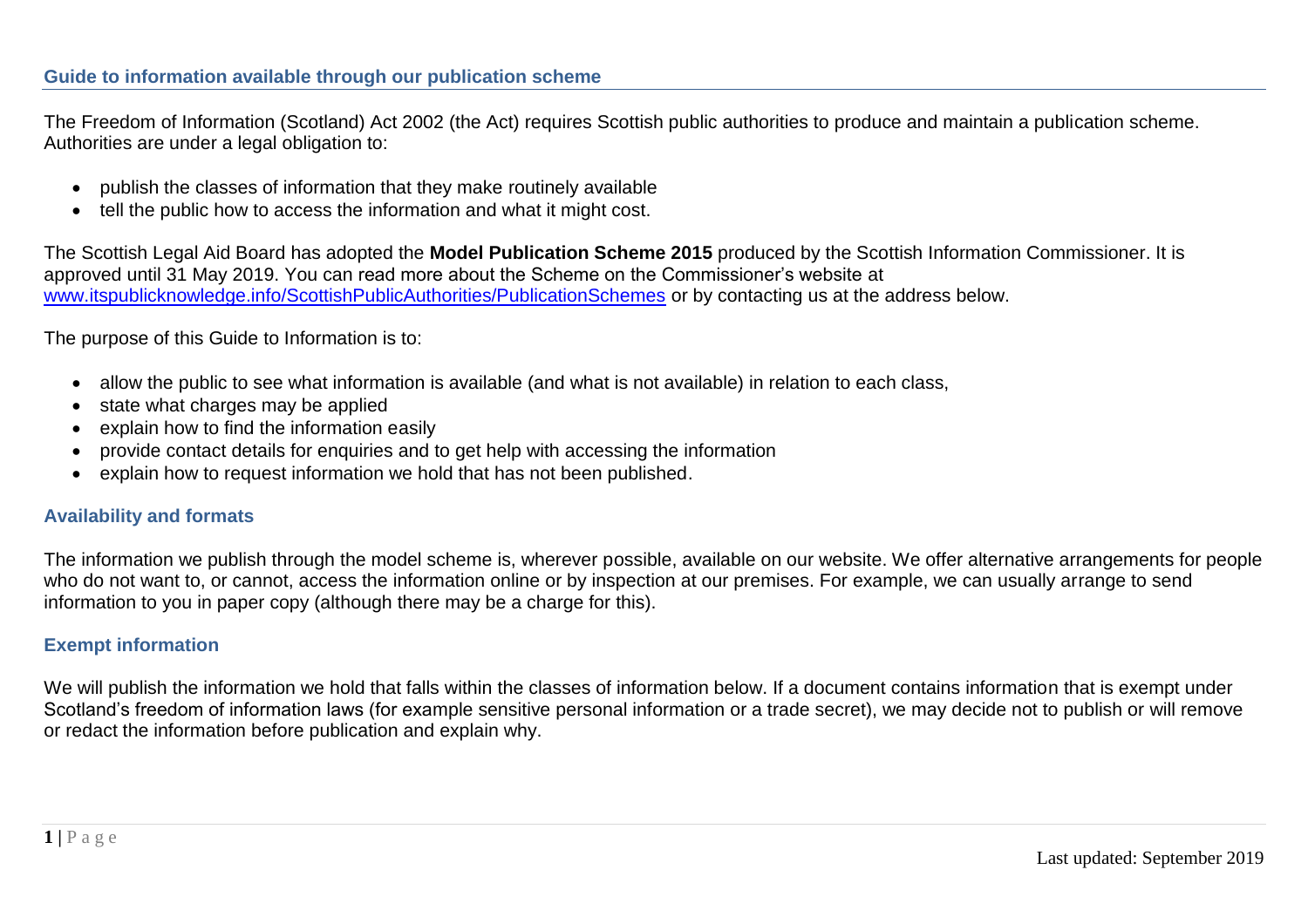# **Copyright**

Where the Scottish Legal Aid Board holds the copyright in its published information, the information may be copied or reproduced without formal permission, provided that:

- it is copied or reproduced accurately
- it is not used in a misleading context, and
- the source of the material is identified.

Where the Scottish Legal Aid Board does not hold the copyright in information we publish, we will make this clear.

## **Charges**

This section explains when we may make a charge for our publications and how any charge will be calculated.

There is no charge to view information on our website or at our premises.

We may charge for providing information to you e.g., photocopying and postage, but we will charge you no more than it actually costs us to do so. We will always tell you what the cost is before providing the information to you.

Our photocopying charge per sheet of paper is shown in the tables below:

## *Photocopying*

| Size of paper | Pence per sheet<br>of paper |
|---------------|-----------------------------|
|               | £0.016                      |

Postage costs will be recharged at the rate we paid to send the information to you.

When providing copies of pre-printed publications, we will charge no more than the cost per copy of the total print run.

We do not pass on any other costs to you in relation to our published information.

Please note that this charging schedule does not apply to our commercial publications (see Class 8 below). These items are offered for sale through retail outlets such as book shops, academic journal websites or museum shops and their price reflects a 'market value' which may include the cost of production.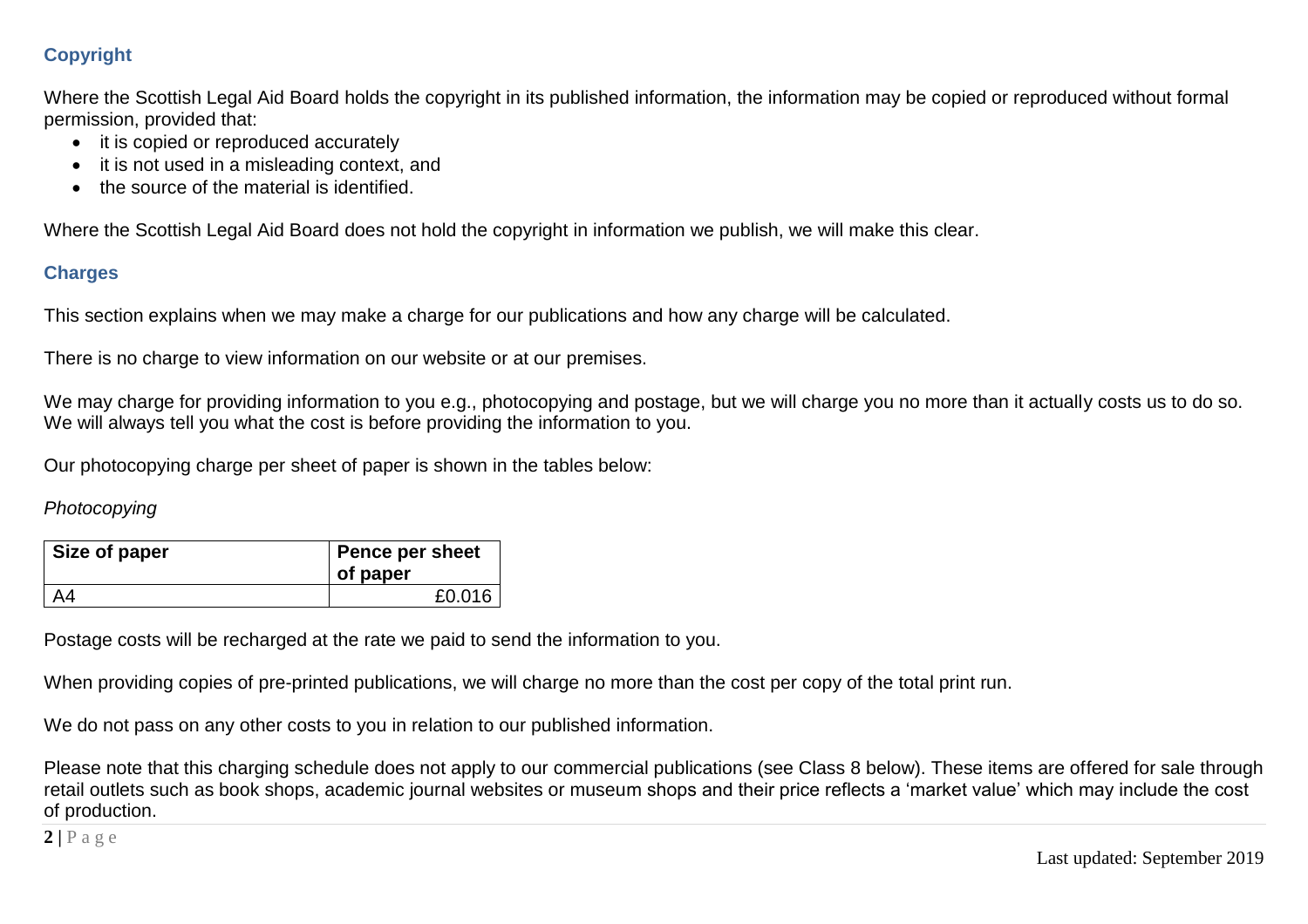#### **Contact us**

You can contact us for assistance with any aspect of this publication scheme. We will also advise you how to ask for information that we do not publish or how to complain if you are dissatisfied with any aspect of this publication scheme. You can contact us in the following ways:

**e-mail:** foi@slab.org.uk (please only use this email address if your query is about the Guide to Information or freedom of information. If you have any other type of query, contact us at general@slab.org.uk)

**write to:**  FOI publication requests Chief Executive's Office 91 Thistle House Edinburgh EH12 5HE

**telephone:** 0131 240 2078 or 0131 240 1963

**personal visit:** You may prefer to visit us in person to ask for or get information from our Publication Scheme. It is helpful if you contact us first to arrange an appointment.

#### **Freedom of Information contact**

If you would like to give us your comments, suggestions or have a complaint about our Publication Scheme, please contact Graeme Hill, Director of Corporate Services and Accounts.

Graeme Hill Director of Corporate Services and Accounts Scottish Legal Aid Board 91 Thistle House Edinburgh EH12 5HE Tel: 0131 240 2078 Fax: 0131 220 4878 E-mail: foi@slab.org.uk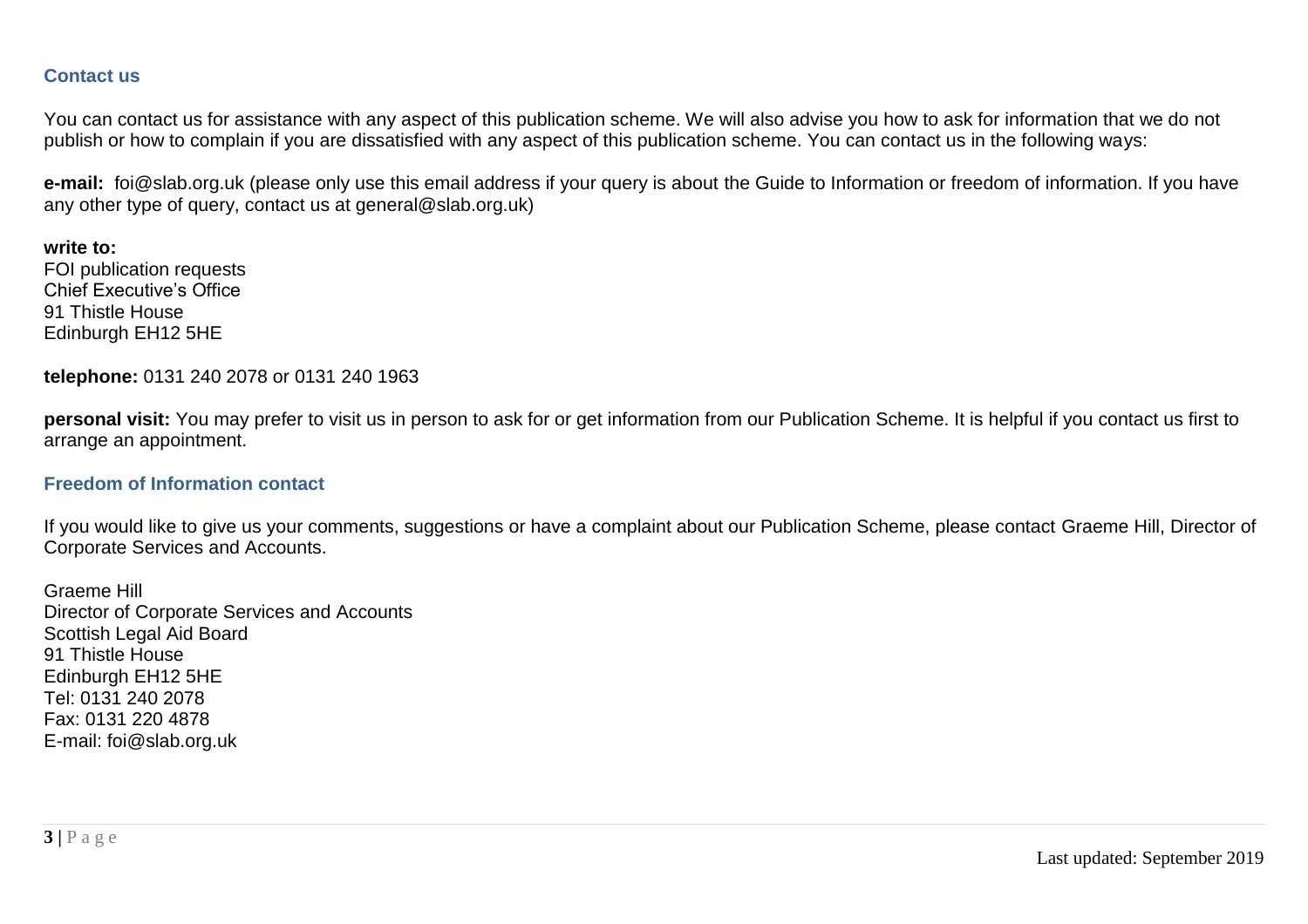#### **The classes of information that we publish**

We publish information that we hold within the following classes. Once information is published under a class we will continue to make it available for the current and previous two financial years.

Where information has been updated or superseded, only the current version will be available. If you would like to see previous versions, you may make a request to us for that information.

## **CLASS 1: ABOUT THE SCOTTISH LEGAL AID BOARD**

#### **Class description:**

Information about our organisation, who we are, where to find us, how to contact us, how we are managed and our external relations

| The information we publish under this class           | How to access it                                                                         |
|-------------------------------------------------------|------------------------------------------------------------------------------------------|
| <b>Guide to Information</b>                           | http://www.slab.org.uk/about-us/access-to-information/publication/                       |
| <b>History of legal aid</b>                           | http://www.slab.org.uk/about-us/who-we-are/history/                                      |
| Legal aid handbook, including legal aid legislation,  | http://www.slab.org.uk/providers/handbooks/                                              |
| regulations and Board policies on legal aid cases     |                                                                                          |
| <b>Legal Framework</b>                                | Our governing legislation which includes SLAB's constitution is the Legal Aid (Scotland) |
|                                                       | Act 1986. http://www.legislation.gov.uk/ukpga/1986/47/contents                           |
| About us and what we do                               | http://www.slab.org.uk/about-us/what-we-do/                                              |
| Board members and senior staff, including             | http://www.slab.org.uk/about-us/who-we-are/                                              |
| information about our board members, our senior staff |                                                                                          |
| and our management structure                          |                                                                                          |
| Governance policies, including Standing Orders,       | http://www.slab.org.uk/about-us/who-we-are/board/                                        |
| Board Member Code of Conduct, Register of Interests   |                                                                                          |
| The Board's committee structure and members           | http://www.slab.org.uk/about-us/who-we-are/board/board-committees/                       |
| Board meetings and committees of the Board,           | http://www.slab.org.uk/about-us/who-we-are/board/board-committees/minutes/               |
| including programme of meetings, agendas and minutes  |                                                                                          |
| <b>Papers presented to Board and Committee</b>        | We publish minutes of the Board and Legal Assistance Policy Committee which detail       |
| meetings                                              | the papers presented at the meeting and a short overview. In addition, the Board will    |
|                                                       | make a decision on what Board meeting papers can be published at each of its             |
|                                                       | meetings. The approved papers will be then be published on the website following the     |
|                                                       | approval of the minute at the following meeting.                                         |
|                                                       |                                                                                          |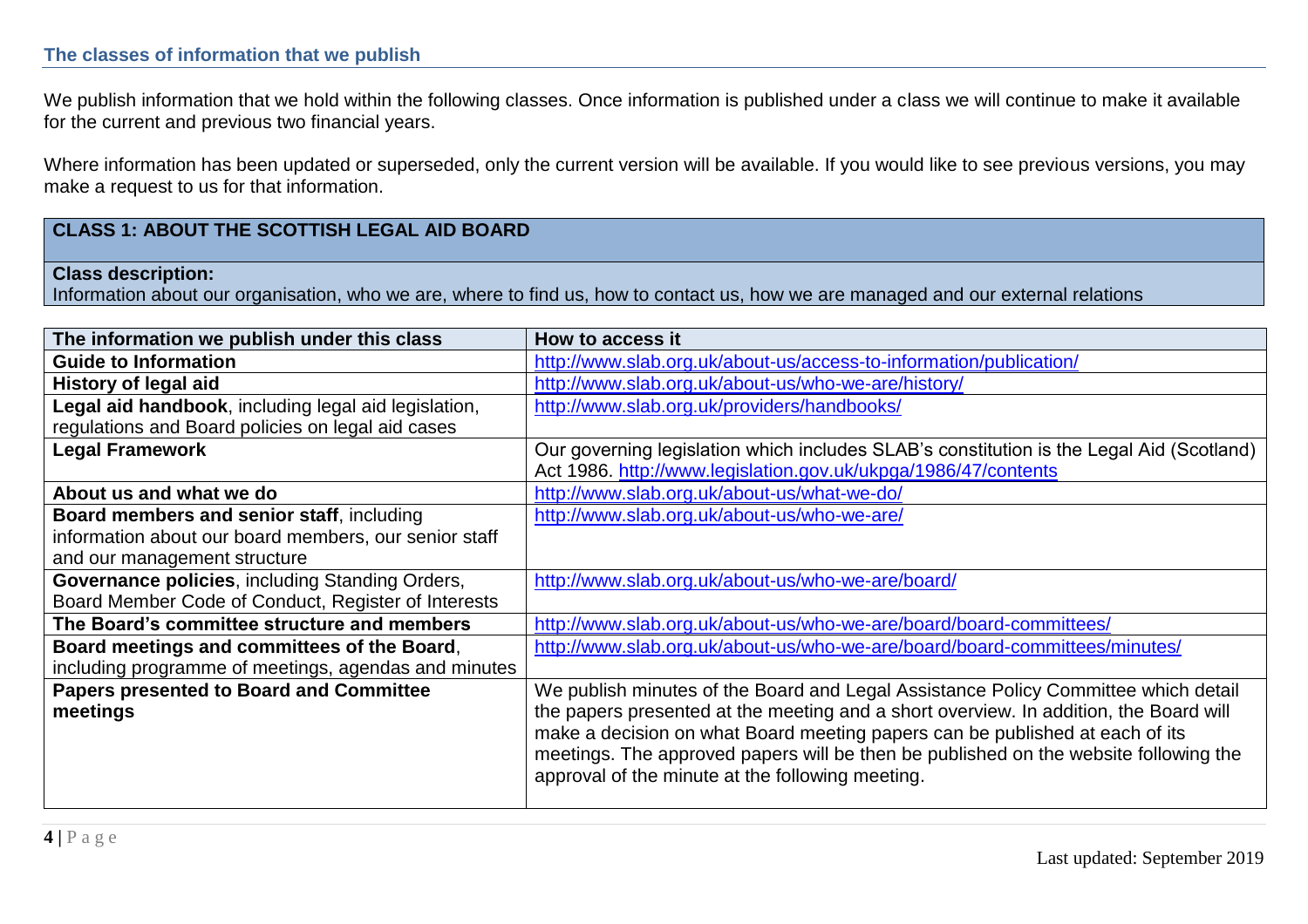|                                                               | As a matter of course the Board has agreed that due to FOI exemptions the following<br>papers will not be published |
|---------------------------------------------------------------|---------------------------------------------------------------------------------------------------------------------|
|                                                               | Papers on our risk registers.                                                                                       |
|                                                               | The current position on Legal Aid Fund expenditure and our expenditure                                              |
|                                                               | forecast.                                                                                                           |
|                                                               | The Chief Executive's Report.                                                                                       |
| Legal Services Cases Committee co-opted members               | http://www.slab.org.uk/export/sites/default/common/documents/about_us/board_memb                                    |
| and Board reporters                                           | ers senior staff/Board reporters and co-opted members of the LSCC.pdf                                               |
| <b>Corporate Plan</b>                                         | http://www.slab.org.uk/about-us/what-we-do/corporate-plans/                                                         |
| <b>Corporate Policies</b>                                     | Available on request                                                                                                |
| <b>Corporate Strategies</b>                                   | Available on request                                                                                                |
| <b>Equalities Strategy</b>                                    | http://www.slab.org.uk/about-us/equalities/                                                                         |
| <b>Accountability Relationships</b>                           | http://www.slab.org.uk/about-us/who-we-are/                                                                         |
|                                                               |                                                                                                                     |
|                                                               | http://www.slab.org.uk/export/sites/default/common/documents/about_us/board_memb                                    |
|                                                               | ers_senior_staff/SLAB_-                                                                                             |
|                                                               | Management Statement and Financial Memorandum 25 March 2010.pdf                                                     |
| <b>Press releases and Board statements</b>                    | http://www.slab.org.uk/news/index.html                                                                              |
| <b>Mailings</b> to the legal profession                       | http://www.slab.org.uk/providers/mailshots/                                                                         |
| <b>Contact</b> details, including addresses and opening hours | http://www.slab.org.uk/about-us/contact-us/                                                                         |
| and how to make a complaint                                   |                                                                                                                     |
| Contacts for journalists                                      | http://www.slab.org.uk/news/index.html                                                                              |

# **CLASS 2: HOW WE DELIVER OUR FUNCTIONS AND SERVICES**

## **Class description:**

**Information about our work, our strategy and policies for delivering functions and services and information for our service users.**

| The information we publish under this class | How to access it                                            |
|---------------------------------------------|-------------------------------------------------------------|
| <b>Corporate Plan</b>                       | http://www.slab.org.uk/about-us/what-we-do/corporate-plans/ |
|                                             |                                                             |
| <b>Annual Report</b>                        | http://www.slab.org.uk/about-us/what-we-do/annual-report/   |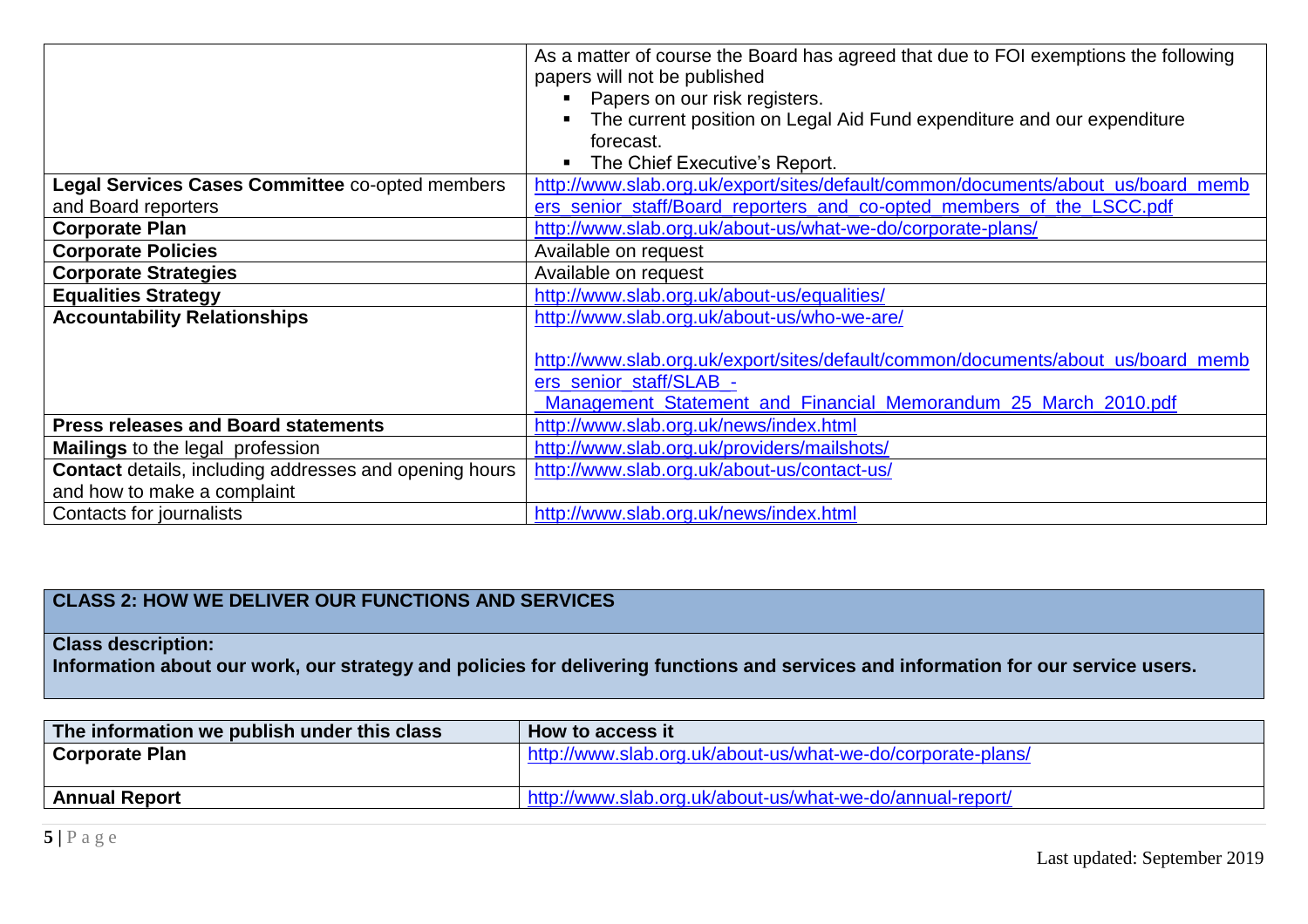| Other reports on our statutory functions                   | http://www.slab.org.uk/about-us/what-we-                                              |
|------------------------------------------------------------|---------------------------------------------------------------------------------------|
|                                                            | do/policyanddevelopmentoverview/Accesstolegalservicesreferencegroup/                  |
| <b>Corporate parenting</b>                                 | http://www.slab.org.uk/about-us/what-we-                                              |
|                                                            | do/policyanddevelopmentoverview/Corporate_parenting.html                              |
| Internal staff procedures for performing statutory         | http://www.slab.org.uk/providers/handbooks/                                           |
| functions - Our staff follow the procedures which are      |                                                                                       |
| set out in the Legal Aid Handbooks                         |                                                                                       |
| <b>Internal quality and standards - Details of our key</b> | http://www.slab.org.uk/about-us/what-we-do/corporate-plans/                           |
| performance indicators are included in our Corporate       |                                                                                       |
| Plan                                                       |                                                                                       |
| What help is available under legal aid                     | http://www.slab.org.uk/public/                                                        |
| Civil legal aid - information for applicants leaflet       | http://www.slab.org.uk/export/sites/default/common/documents/profession/documents/c   |
|                                                            | ombinedcivilleafletaug2010FINALpdf.pdf                                                |
| Civil legal aid calculator $-$ to find out if you could be | http://www.slab.org.uk/public/civil/calculator/index.html                             |
| financially eligible for civil legal aid                   |                                                                                       |
| Information for opponents in civil legal aid cases         | http://www.slab.org.uk/export/sites/default/common/documents/getting_legal_help/pdf/1 |
|                                                            | opponents 2008.pdf                                                                    |
| Criminal legal aid - if you are not in custody             |                                                                                       |
| Advice and assistance calculator - to find out if you      | http://www.slab.org.uk/public/advice/index.html                                       |
| could be financially eligible for advice and assistance    |                                                                                       |
| Information about legal aid if you are a child             | http://www.slab.org.uk/export/sites/default/common/documents/getting_legal_help/pdf/C |
|                                                            | hildrens leaflet 2008.pdf                                                             |
| Materials in other languages and formats                   | http://www.slab.org.uk/languages/index.html                                           |
| Find your nearest legal aid solicitor - enter your         | http://www.slab.org.uk/public/solicitor-finder/index.html                             |
| postcode and see a list of the solicitors closest to you   |                                                                                       |
| who are registered to provide legal aid                    |                                                                                       |
| <b>Criminal and Civil Legal Assistance Registers - to</b>  | http://www.slab.org.uk/public/solicitor-finder/index.html                             |
| see lists of the firms and solicitors who are registered   |                                                                                       |
| to provide legal aid                                       |                                                                                       |
| Information about Legal aid online                         | http://www.slab.org.uk/providers/online/                                              |
| <b>Legal aid forms</b>                                     | http://www.slab.org.uk/providers/documents/forms/                                     |
| Grant funding programme and direct civil advice            | http://www.slab.org.uk/providers/advice/grant-funding/                                |
| services                                                   |                                                                                       |
| <b>Police Station Duty Scheme</b>                          | http://www.slab.org.uk/providers/DutyPlans/PoliceStationDutySchem/                    |
| <b>Court duty plans</b>                                    | http://www.slab.org.uk/providers/DutyPlans/index.html                                 |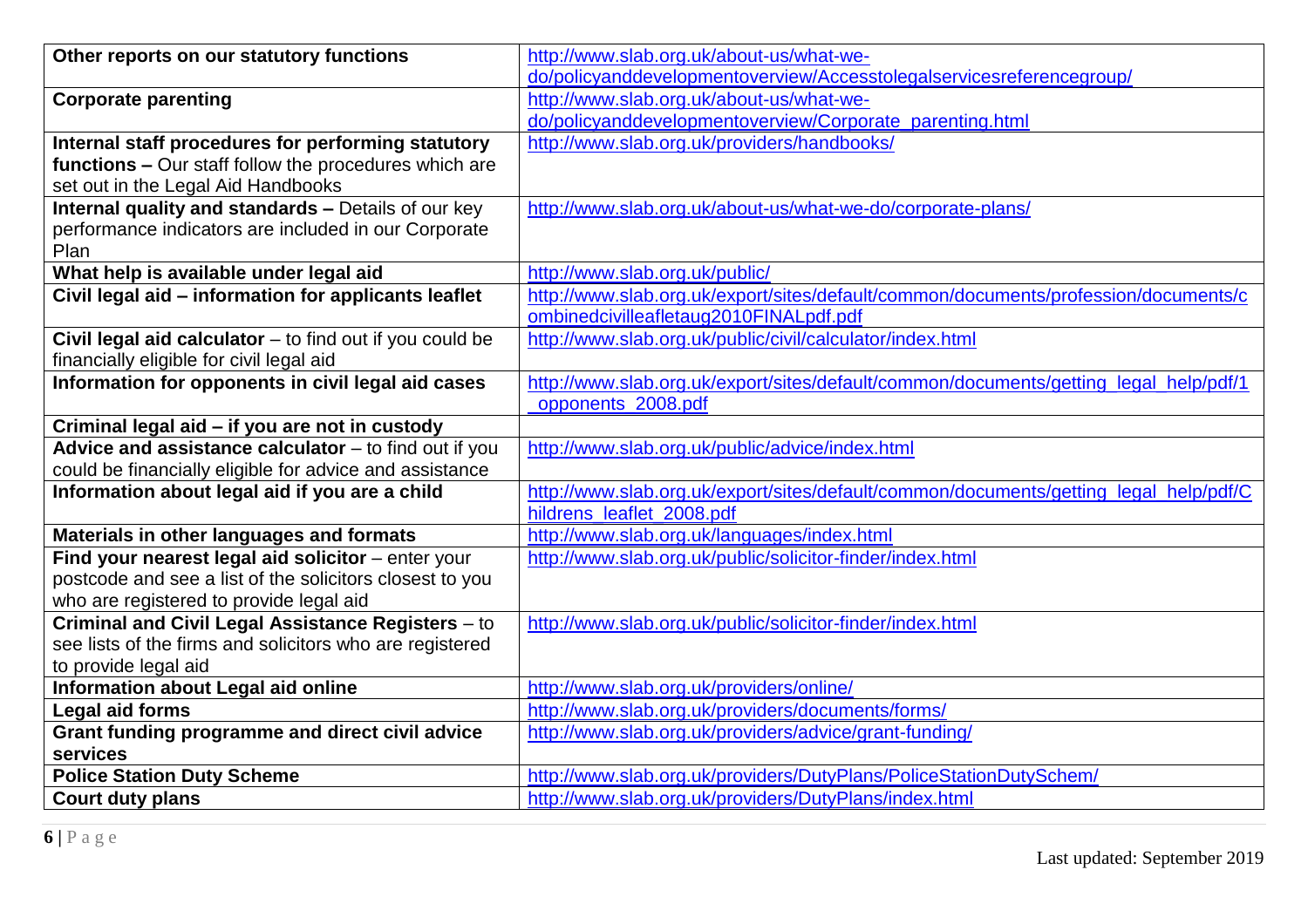| <b>Equal access</b>   | iues<br>IN.  |
|-----------------------|--------------|
| <b>How to</b>         | -            |
| : or report a concern | $\mathbf{m}$ |
| o make a complaint i  | πυιαπιιδ     |

### **CLASS 3: HOW THE AUTHORITY TAKES DECISIONS AND WHAT IT HAS DECIDED**

**Class description:**

Information about the decisions we take, how we make decisions and how we involve others

| The information we publish under this class               | How to access it                                                                   |
|-----------------------------------------------------------|------------------------------------------------------------------------------------|
| <b>Corporate Plan</b> – Service Standards and Performance | http://www.slab.org.uk/about-us/what-we-do/corporate-plans/                        |
| Targets                                                   |                                                                                    |
| Legal Aid Handbook, including legal aid legislation,      | http://www.slab.org.uk/providers/handbooks/                                        |
| regulations and Board policies on legal aid cases         |                                                                                    |
| <b>Research</b>                                           | http://www.slab.org.uk/about-us/what-we-do/research/                               |
| <b>Consultations</b>                                      | http://www.slab.org.uk/about-us/what-we-do/consultations/                          |
| Reports of regulatory inspections, audits and             | We hold information on our assessment of solicitors' compliance with SLABs Code of |
| investigations carried out by SLAB                        | Practice for Criminal Legal Assistance. This is available on request.              |

## **CLASS 4: WHAT THE AUTHORITY SPENDS AND HOW IT SPENDS IT**

**Class description:**

Information about our strategy for, and management of, financial resources.

| The information we publish under this class                     | How to access it                                                                  |
|-----------------------------------------------------------------|-----------------------------------------------------------------------------------|
| Annual Report and Statement of Accounts - Legal                 | http://www.slab.org.uk/about-us/what-we-do/annual-report/                         |
| Aid Fund and Grant in Aid. This includes information on         |                                                                                   |
| expenditure for different departments within SLAB.              |                                                                                   |
| <b>Contracts register – Current list of suppliers and value</b> | Available on request                                                              |
| of contracts                                                    |                                                                                   |
| <b>Management Statement and Financial</b>                       | http://www.slab.org.uk/export/sites/default/common/documents/about_us/board_membe |
| <b>Memorandum</b>                                               | rs_senior_staff/SLAB_-                                                            |
|                                                                 | Management Statement and Financial Memorandum 25 March 2010.pdf                   |
| <b>Financial policies and procedures</b>                        | Available on request                                                              |
|                                                                 |                                                                                   |
| <b>Board Members and Senior Staff Expenses</b>                  | http://www.slab.org.uk/about-us/who-we-are/board/                                 |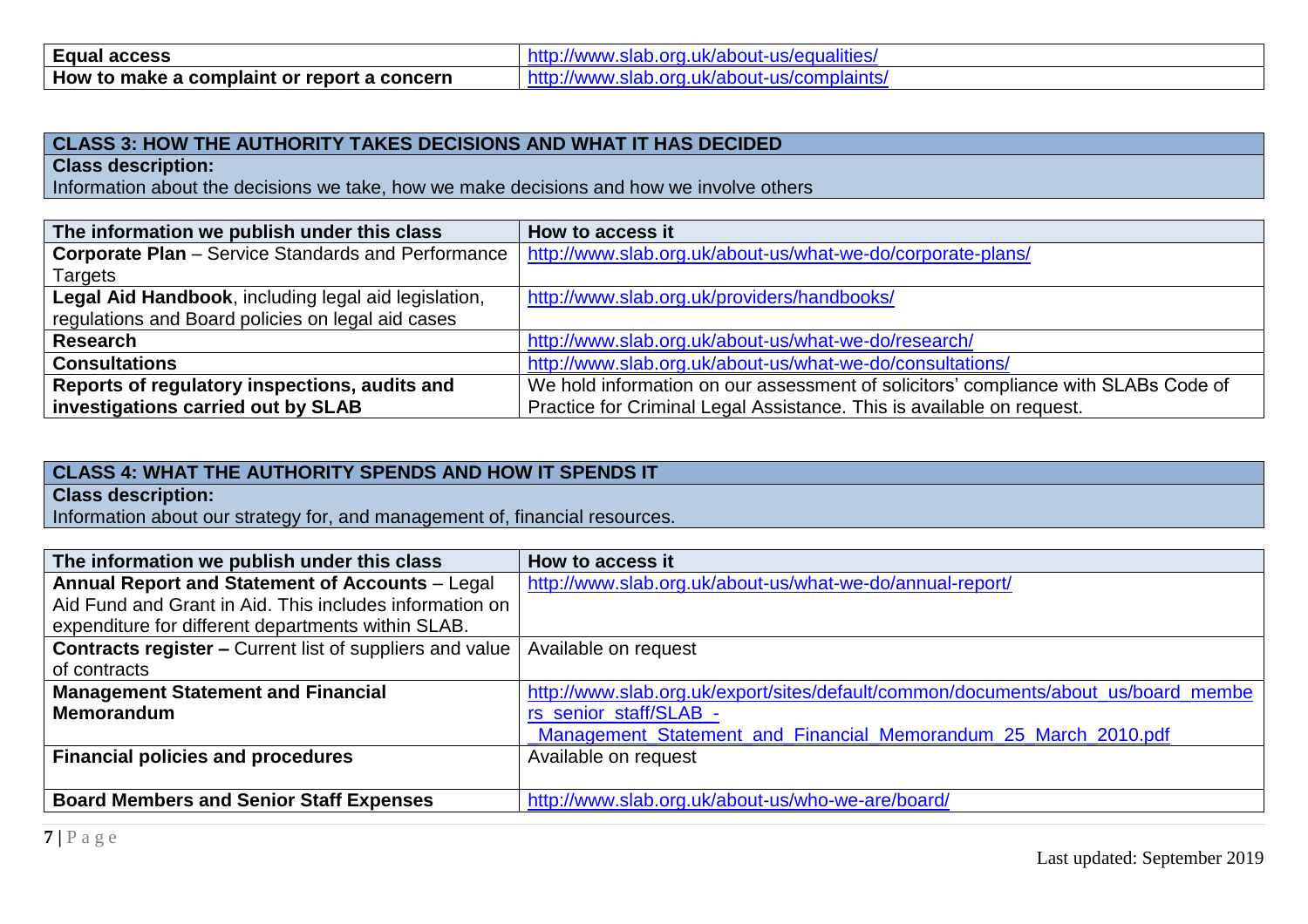| <b>Funding awards</b>            | ww.slab.org.uk/about-us/what-we-do/policvanddevelopr<br>omentoverview/#powers<br><b>/www</b><br>πτιο |
|----------------------------------|------------------------------------------------------------------------------------------------------|
| <b>Pay and grading structure</b> | Available on request                                                                                 |

#### **CLASS 5: HOW THE AUTHORITY MANAGES ITS HUMAN, PHYSICAL AND INFORMATION RESOURCES**

**Class description:**

Information about how we manage the human, physical and information resources of the authority

| The information we publish under this class       | How to access it                                                                  |
|---------------------------------------------------|-----------------------------------------------------------------------------------|
| <b>Staffing structure</b>                         | http://www.slab.org.uk/export/sites/default/common/documents/about_us/board_membe |
|                                                   | rs_senior_staff/Management_Structure.pdf                                          |
| Human resources policies and guidelines           | Available on request                                                              |
| Job vacancies and recruitment information         | http://www.slab-vacancies.org.uk/                                                 |
| <b>Single Equality Scheme</b>                     | http://www.slab.org.uk/about-us/equalities/                                       |
| Employee relations structures and agreements with | Available on request                                                              |
| trade unions                                      |                                                                                   |
| Data protection policy                            | https://www.slab.org.uk/app/uploads/2020/08/SLAB-DATA-PROTECTION-POLICY.pdf       |
| <b>Freedom of Information Procedures</b>          | http://www.slab.org.uk/about-us/access-to-information/                            |
| <b>Records management policy</b>                  | http://www.slab.org.uk/about-us/access-to-information/                            |
| <b>Statistical information published</b>          | http://www.slab.org.uk/about-us/what-we-do/annual-report/                         |

## **CLASS 6: HOW THE AUTHORITY PROCURES GOODS AND SERVICES FROM EXTERNAL PROVIDERS**

## **Class description:**

Information about how we procure goods and services, and our contracts with external providers

| The information we publish under this class                                            | How to access it                                                     |
|----------------------------------------------------------------------------------------|----------------------------------------------------------------------|
| <b>SLAB Procurement policy and procedures</b>                                          | http://www.slab.org.uk/about-us/business/                            |
| <b>Current invitations to tender</b>                                                   | All Board tenders are published on the Scottish Procurement website: |
|                                                                                        | http://www.publiccontractsscotland.gov.uk/                           |
| <b>Contracts register –</b> Current list of suppliers and value   Available on request |                                                                      |
| of contracts                                                                           |                                                                      |